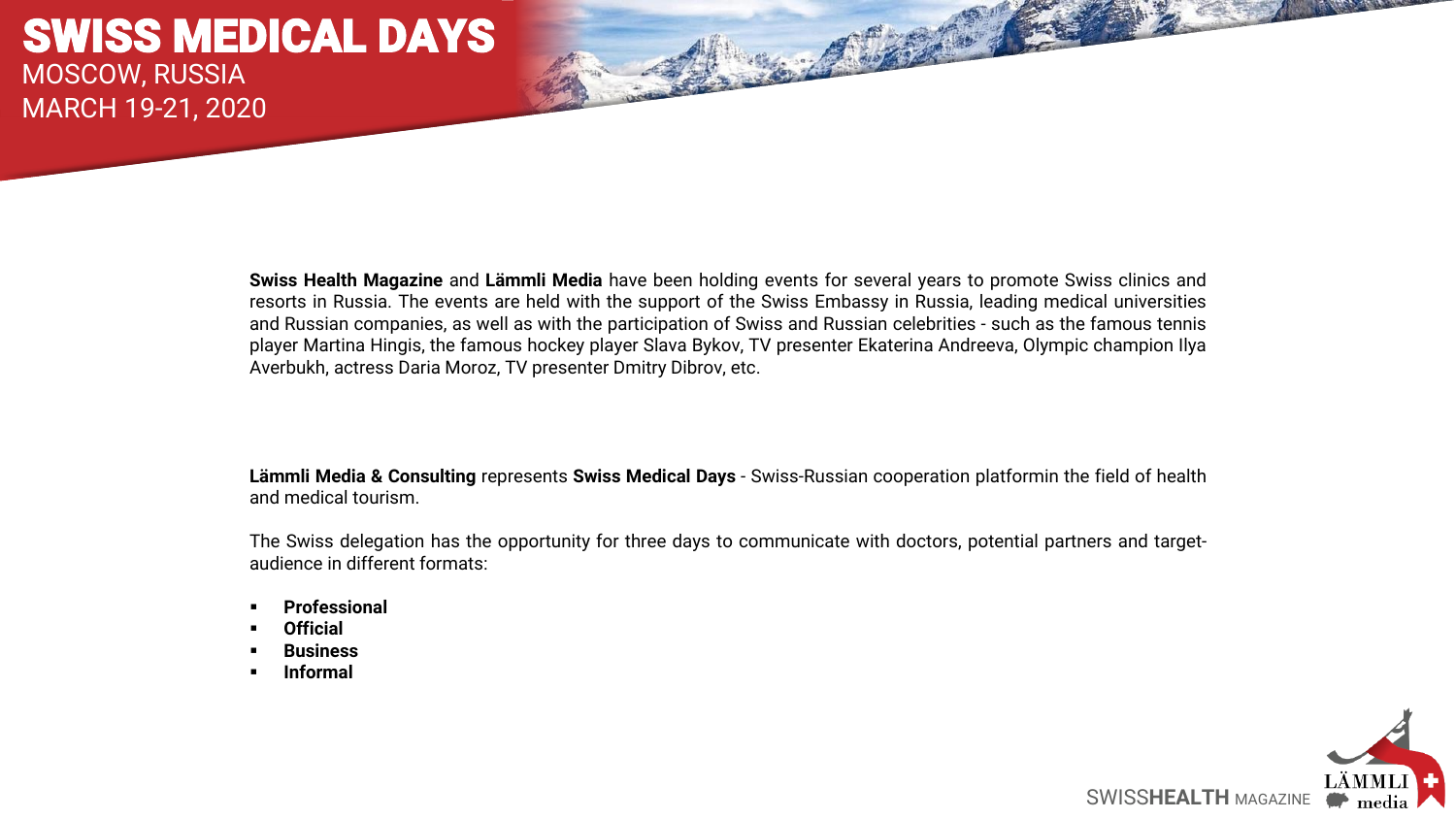## **PROFESSIONAL**



**Participation in medical exhibition Speech at a medical conference**

**BUSINESS**



**Reception at the Swiss Embassy in Russia**

**OFFICIAL**

## **INFORMAL**



**Signing of Memorandum between Russian football Union and Eurasia Heart Foundation**

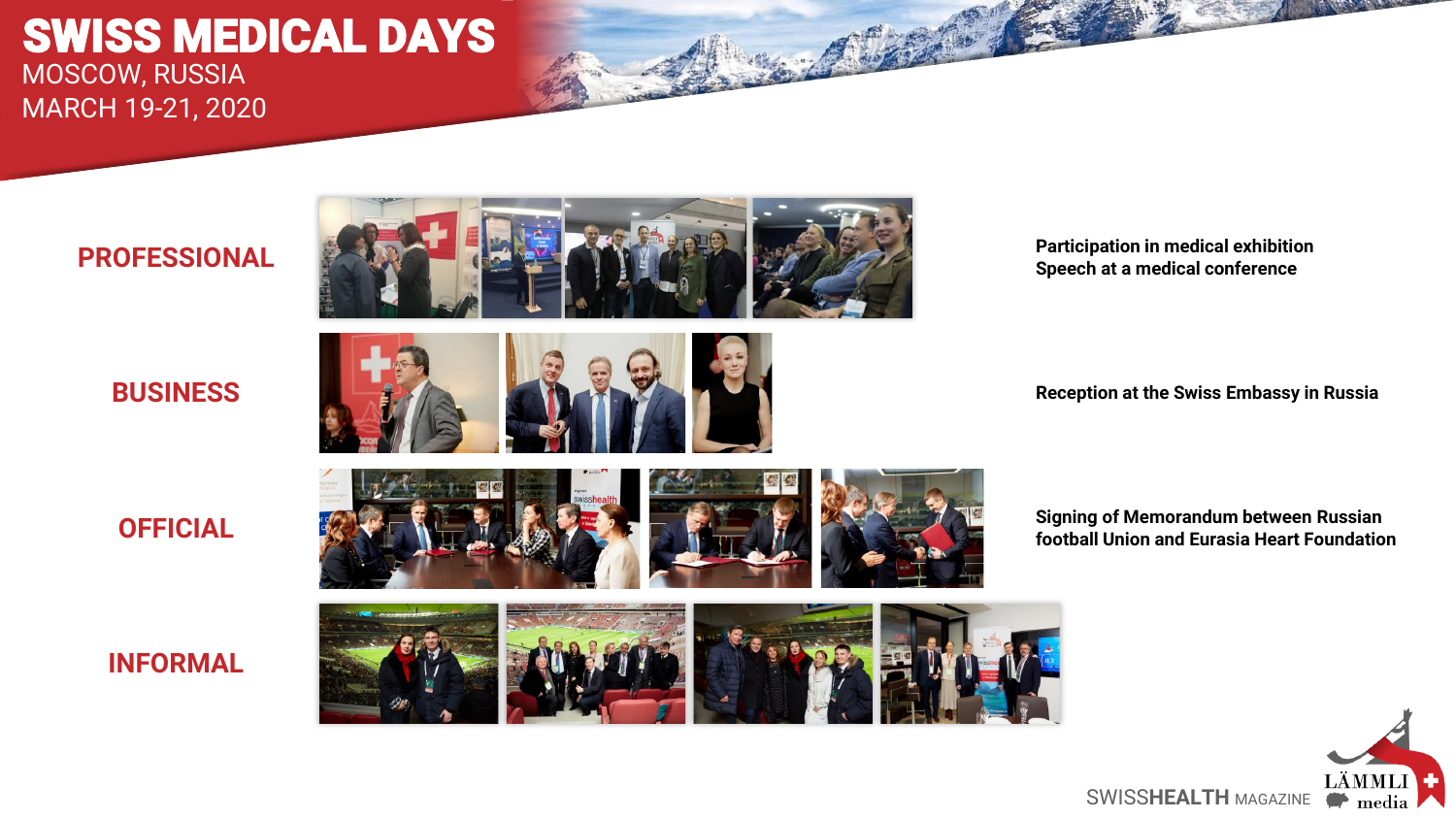## PROGRAMME OF EVENTS

**Event Property and Contract Contract Contract Contract Contract Contract Contract Contract Contract Contract C Event I** Swiss-Russian symposium "Check up, rehabilitation and prevention" 19th of March 2020 Morning **Event II** Exhibition Medshow Medical tourism 20-21 March 2020 **Event III** Official presentation in states Russian company Optional 19th of March Evening **Event IV**

Presentation in VIP club 22th of March

**Full package** 19-22 of March



SWISSHEALTH MAGAZINE **Property** media